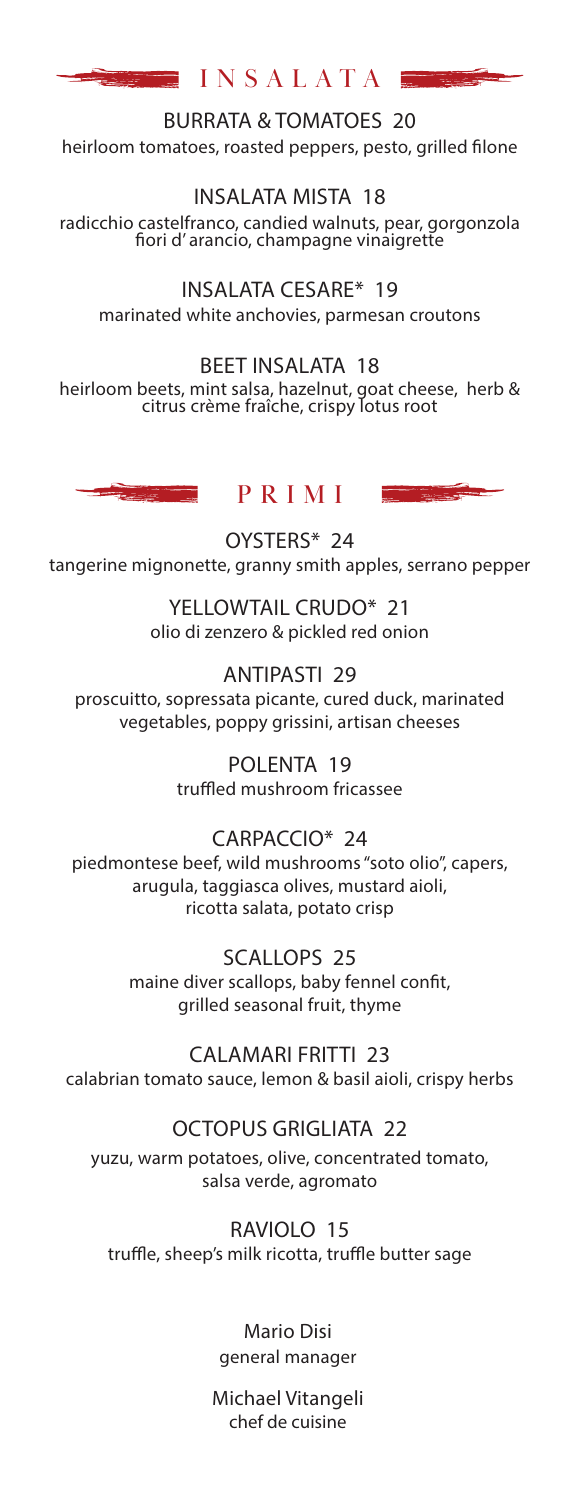

all pastas are made fresh at scarpetta | gluten free available on request

DUCK & FOIE GRAS RAVIOLI 28

marsala reduction

TAGLIATELLE 30 lamb bolognese & truffle burrata

AGNOLOTTI 26 short rib, brown butter, horseradish & toasted breadcrumbs

PICCI PASTA 48

lobster, tarragon, almond & chili pesto

TAGLIOLINI AGLI SCAMPI 44 prawns, roasted garlic, heirloom tomatoes, capers, basil, lemon white wine butter sauce

> SPAGHETTI 24 tomato & basil



BRANZINO 42

rainbow chard, toasted pine nuts, sun raisins, citrus tomato sauce, basil

## SALMON 42

stewed cherry tomato sauce, candied fennel, salsa salmoriglio, basil



CHICKEN MARSALA 36 spaghetti squash "aglio olio", seasonal mushrooms, truffle marsala

SHORT RIB BRASATO 45 braised beef short rib, truffle pumpkin purée, broccolini, port reduction

PORK CHOP 46 cherry peppers "argo dolce", parmesan fingerling potatoes, toasted fennel pork jus

VEAL CHOP "PARMIGIANA"\* 65 tomato, burrata, basil

FILET OF BEEF\* 56 grilled beef tenderloin, swiss chard, barolo

RIB-EYE\* 68 16 oz bone-in rib-eye steak, honey glazed baby heirloom carrots, salsa verde, red wine reduction

CONTORNI

12 each

PEPERONATA

MUSHROOMS parmigiano & trucloleto vinegar

GRILLED ASPARAGUS\* egg, crispy pancetta & pistachio vinaigrette

CRISPY FINGERLING POTATOES parmigiano & herbs

BRUSSELS SPROUTS

toasted almond & balsamic

\*the consumption of raw or undercooked foods such as meat, poultry, shellfish & eggs which may contain harmful bacteria, may be hazardous to your health.